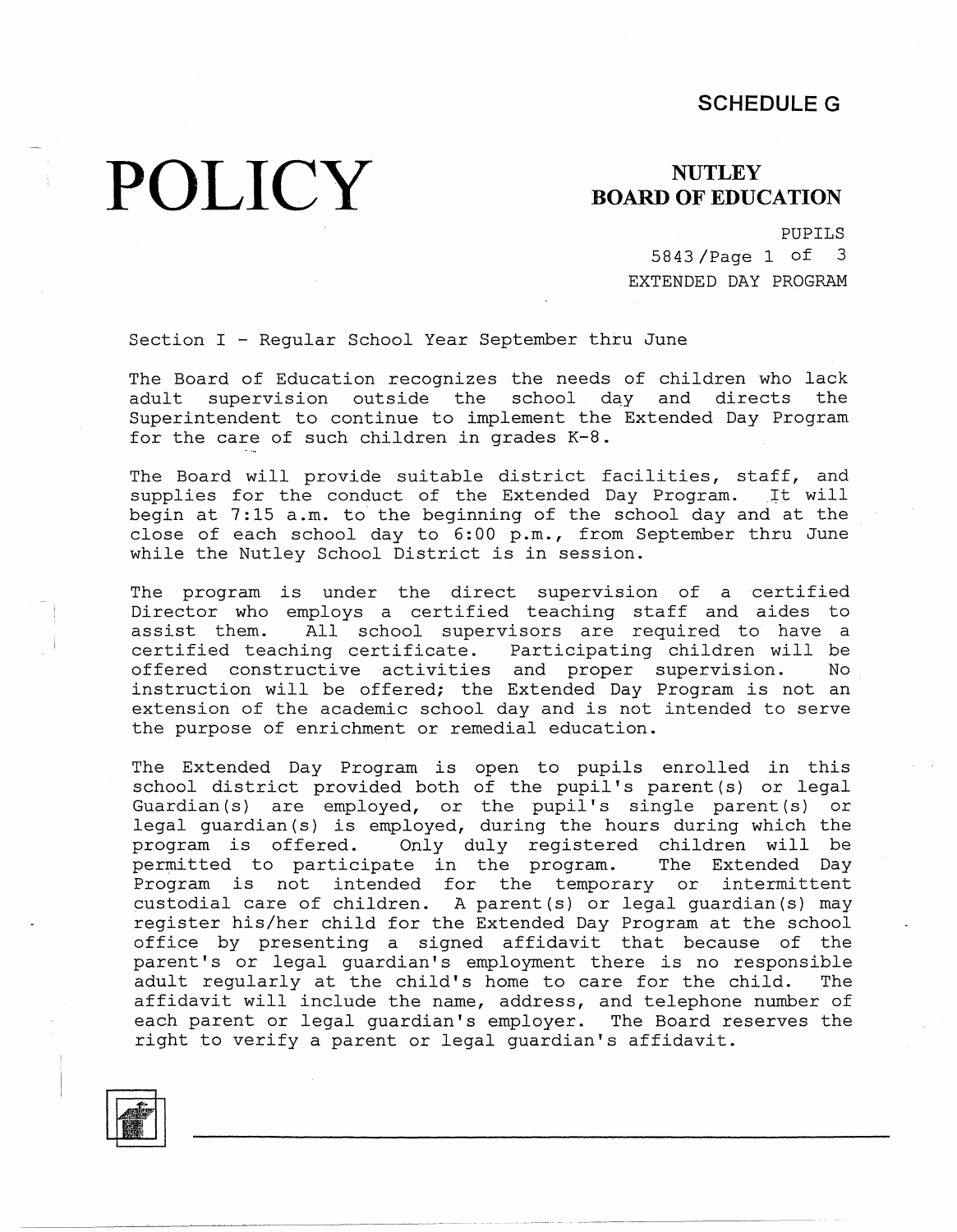**POLICY** BOARD OF EDUC

## **BOARD OF EDUCATION**

PUPILS

5843 /Page 2 of 3 EXTENDED DAY PROGRAM

A fee will be charged for each child's participation payable in advance according to the fee schedule associated with the program chosen at the time of registration.

Details regarding fees and payment schedules are contained in the registration packets. Failure to comply with these schedules shall result in the child's dismissal from the program.

The Board will not transport pupils to or from school to enable their participation in the Extended Day Program. Transportation must be furnished by the parent  $(s)$  or legal quardian $(s)$ , or a responsible person appointed by the parent (s) or legal guardian(s). The Board shall remove from the program a pupil whose parent(s) or legal guardian(s) persistently disregards his/her responsibility to pick the child up promptly.

Pupils who participate in the Extended Day Program are subject to the rules and regulations of this district and may be disciplined for infractions of those rules. A pupil's chronic misbehavior shall result in the pupil's removal from the program.

Section II - Optional Program Availability

The Extended Day Program will provide an optional Mid-winter and Spring Break Program at an additional fee. The Program will not be available during the December Holiday Break, nor any other times when the school district is not in session.

Section III - Optional Summer Session Availability

The Extended Day Program will offer a Summer Session to children who are domiciled in Nutley during the school year. This includes children who attended schools outside of the Nutley School District.

Each applicant must meet all registration requirements and deadlines.